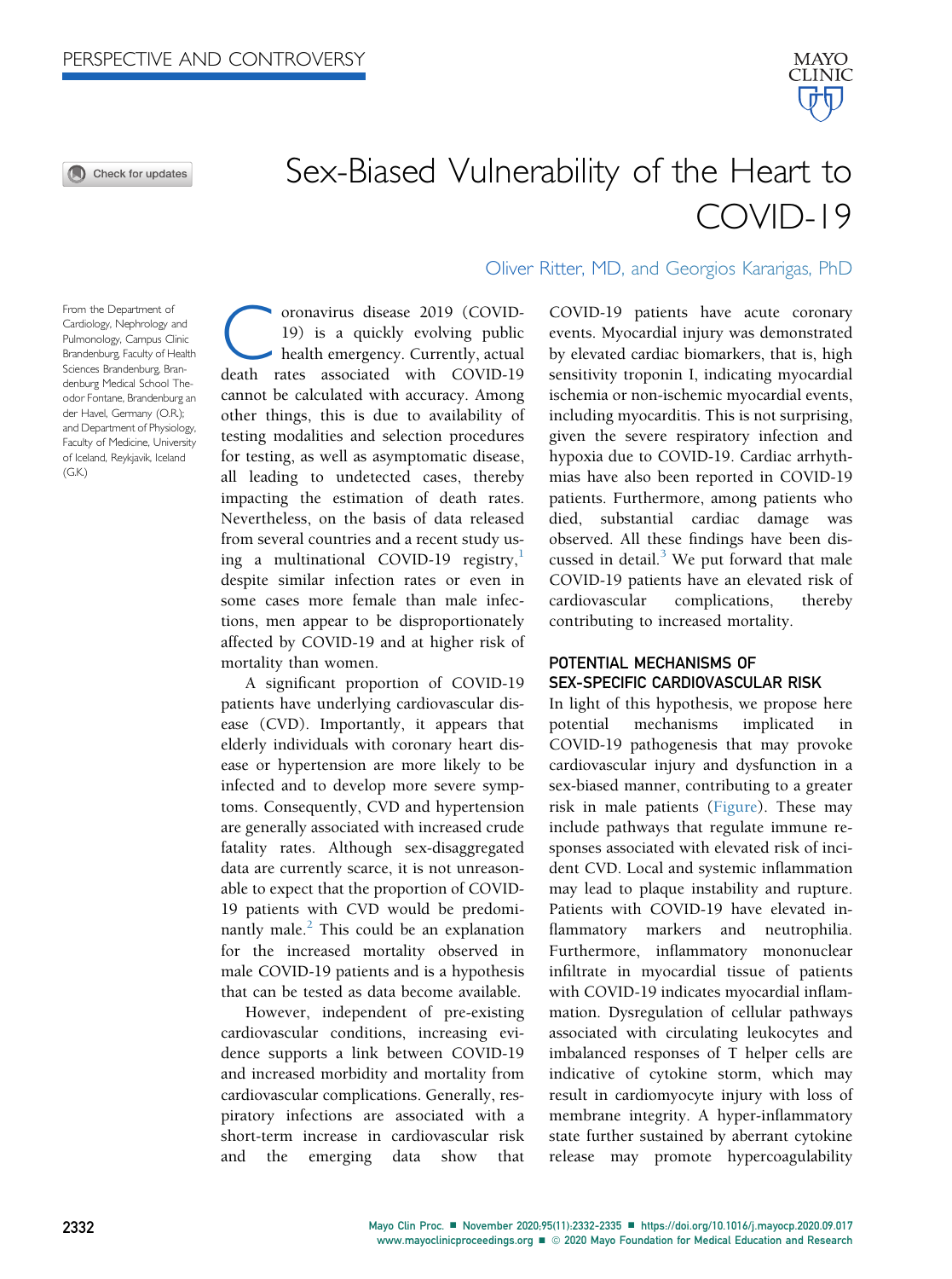<span id="page-1-0"></span>

and thrombotic microangiopathy, ultimately leading to myocardial infarction. Therefore, increases in inflammatory factors and cell infiltration may contribute to greater

vulnerability to cardiac dysfunction and worse prognosis in male COVID-19 patients. In this context, male-biased cardiac inflammatory responses are negatively related to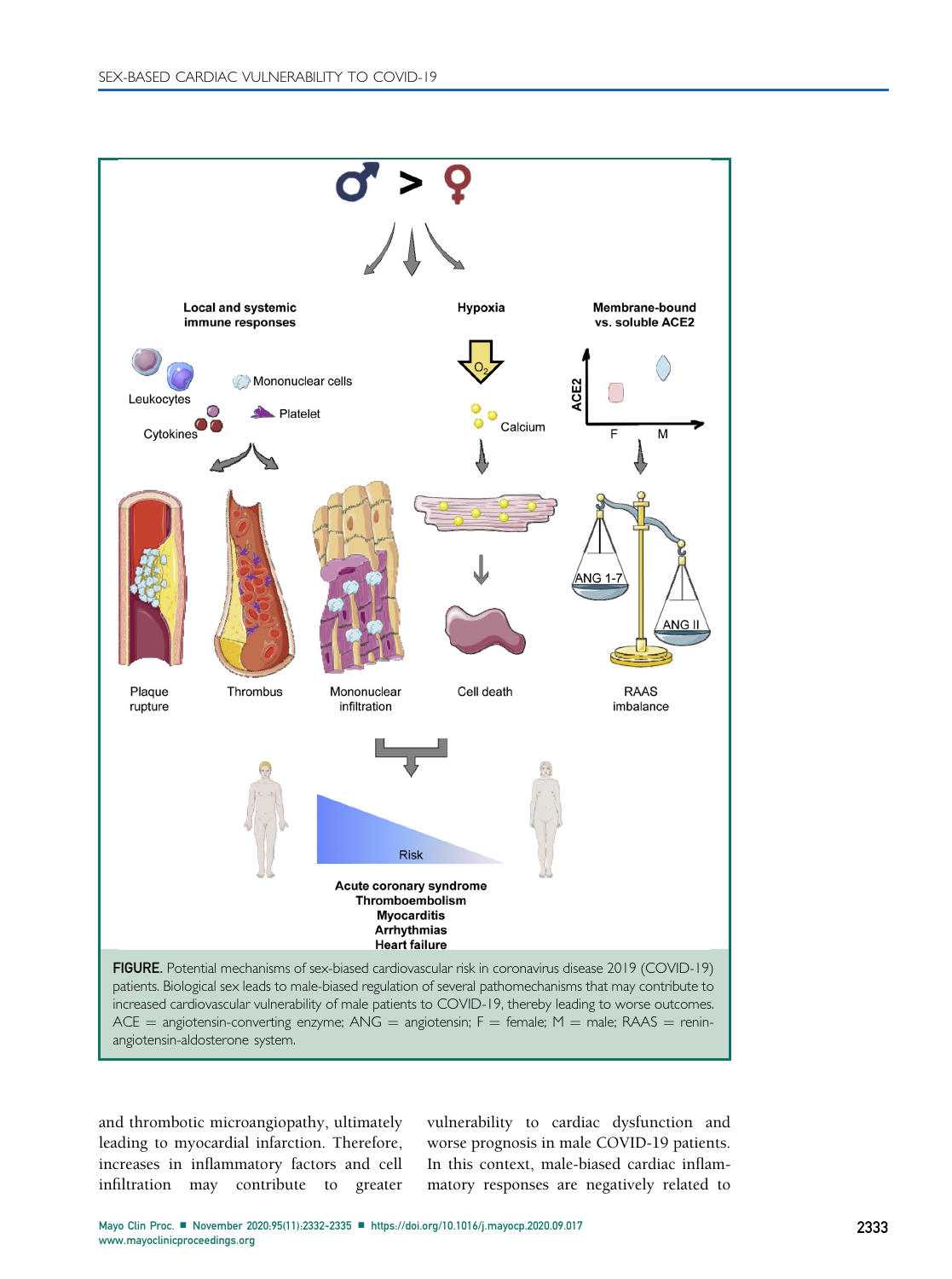cardiac function. $4,5$  $4,5$  In contrast, the female sex is associated with finely tuned physiological inflammatory responses linked to improved functional recovery.<sup>[6](#page-3-5)</sup> Hypoxiadependent excessive intracellular calcium may lead to cardiomyocyte death. Patients with COVID-19 present with increased lactate dehydrogenase levels. Notably, the degree of cardiac cell death is more pronounced in males than females under various conditions.

Severe acute respiratory syndrome coronavirus 2 (SARS-CoV-2) uses angiotensinconverting enzyme 2 (ACE2) as a host cell entry receptor.<sup>[8](#page-3-7)</sup> ACE2 is an X-linked gene with male-biased expression in several tis-sues, including the heart.<sup>[9](#page-3-8)</sup> However, it is currently unclear how circulating and tissue concentrations of ACE2 could influence SARS-CoV-2 susceptibility and disease virulence in the heart. In patients with heart failure, plasma concentrations of ACE2 were found to be higher in men than in women, with the investigators suggesting that this might explain the higher incidence and fatal-ity rate of COVID-19 in men.<sup>[10](#page-3-9)</sup> However, soluble ACE2 converts angiotensin II, a potent vasoconstrictor also involved in cell proliferation, hypertrophy, generation of oxidative radicals, and inflammation, into angiotensin 1-7, an angiotensin with antioxidant and anti-inflammatory effects, which further decreases angiotensin II levels. As a functional receptor on the cell surface also for SARS-CoV, ACE2 is downregulated via endocytosis upon viral entry into cells. $8,11$  $8,11$ As a result, there is decreased availability of ACE2 for shedding, thereby affecting soluble ACE2 levels and angiotensin II production, ultimately promoting further proinflammatory effects, oxidative stress and vasoconstriction. $11$  In this context, there appears to be an important distinction in the potential regulatory role between the membrane-bound and soluble forms of ACE2, with the latter conferring protection. Consequently, lower soluble ACE2 levels may be a contributing factor to increased vulnerability of male patients to COVID-19, accounting for imbalance of the reninangiotensin-aldosterone system. Assessment of soluble and membrane-bound ACE2 levels in the presence of SARS-CoV-2 and the interplay with biological sex would contribute to clarifying this seemingly conflicting situation indicating the complexity of the renin-angiotensin-aldosterone system.

Several of the proposed mechanisms have been implicated in sex-biased regulation of cardiovascular (patho)physiology<sup> $\prime$ </sup> and could be relevant to sex-dependent cardiovascular morbidity and mortality in COVID-19 patients, ultimately leading to male-biased susceptibility and severity. Certainly, this is an area for future investigation.

## THERAPEUTIC OPPORTUNITIES

Although strategies such as social distancing to slow the transmission of the virus are important, hospitals must be prepared to care for cardiovascular complications in COVID-19 patients. This is particularly important given that several therapeutic agents evaluated for the treatment of COVID-19 have not been shown to be efficacious. In light of the present theory, there must be extra consideration of sex-specific aspects in the management of these patients. Subsequently, treatment strategies for cardiovascular complications arising from COVID-19 are necessary, which, however, include the sex-biased epidemiologic observations made so far. Along this line, overall immunomodulation may be among the therapeutic options for targeting pathways discussed here. In particular, antiinflammatory drugs/immunosuppressive agents, cytokine inhibitors, monoclonal antibodies, including anti-interleukin-1 and anti-interleukin-6, could protect against cardiac injury particularly in male patients. A glucocorticoid and interferon-backbone combination regimen could also confer cardiovascular benefit. Complement inhibitors, anticoagulants, antiplatelets, and fibrinolytics may also be important components of a combination therapy in COVID-19 patients protecting against cardiovascular complications. Furthermore, considering